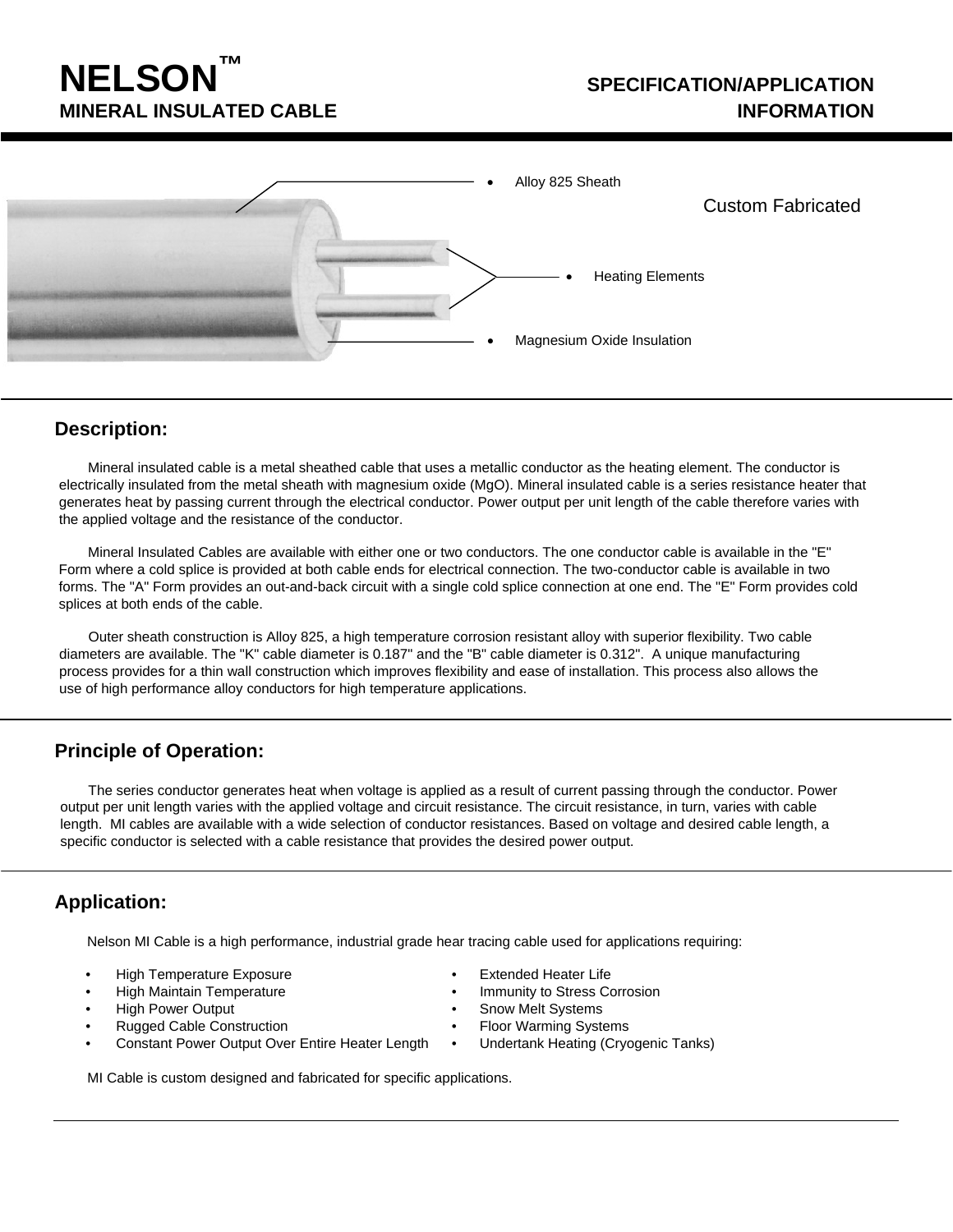#### **Cable Ratings:**

#### **MI Cable**

| <b>CABLE TYPE</b>            |       |           | в      |  |
|------------------------------|-------|-----------|--------|--|
| <b>SHEATH MATERIAL</b>       |       | ALLOY 825 |        |  |
| CABLE DIAMETER (INCHES)      |       | 0.1875    | 0.3125 |  |
| <b>INUMBER OF CONDUCTORS</b> |       |           |        |  |
| <b>MAXIMUM VOLTS</b>         | 60030 | 0600      |        |  |
| <b>MAXIMUM EXPOSURE °F</b>   |       | 1100      |        |  |
| <b>MAXIMUM POWER W/FT</b>    | 62    | 62        | 88     |  |
| <b>WEIGHT LB/FT</b>          |       | .07       | .22    |  |
| <b>FORMS</b>                 |       | A,E       | A,E    |  |
| <b>STD COLD LEAD FT</b>      |       | 7.0       |        |  |



# Form A Form E (1 Conductor)



### **Catalog Ordering System:**

#### **Custom Cables Catalog Number (\*) A 670 B 150 07 (\*)**

| /*           |        | 670       |              | 150                | 07           |
|--------------|--------|-----------|--------------|--------------------|--------------|
| Optional     | Form   | Conductor | Cable        | <b>Hot Section</b> | Cold section |
| Construction | A or E | selection | diameter     | Lenath             | length       |
|              |        | from      | K=.1875"     | in feet            | in feet      |
|              |        | table     | $B = .3125"$ |                    |              |

### **Optional Construction**

| P |      | <b>Prefix Suffix Description</b><br>Pulling Eye for "A" form only     |
|---|------|-----------------------------------------------------------------------|
| X |      | Oversized cold section or special feature                             |
|   | EM   | Mounting of hot-cold junction                                         |
|   |      | outside thermal insulation (freeze protection<br>of lines over 600°F) |
|   | QT   | Factory mounting of QHT-3 Adapter                                     |
|   |      | (High wattage and/or maintain                                         |
|   |      | temperature)                                                          |
|   | UG   | UL listing tag**                                                      |
|   | UH   | UL hazardous area listing tag**                                       |
|   | FH - | FM hazardous listing tag**                                            |
|   | CH.  | CSA Hazardous listing tag**                                           |
|   | CHB  | CSA Group B hazardous listing tag**                                   |
|   | UM   | UL snow melting listing tag**                                         |
|   |      | Requires volts, amps and watts with each cable order.                 |

#### **Accessories:**

- QHT-3 HIGH TEMPERATURE ADAPTER is used to heat sink the hot section transition as it passes through the thermal insulation when the hot to cold connection must be located outside the thermal insulation due to sheath temperature over 600°F, and cable wattage above 20 w/ft.
- SV 2 VOLTAGE ADJUSTOR provides solid state voltage adjustment when desired voltage is below 120 volts. It is primarily used when cable length is below 20 feet.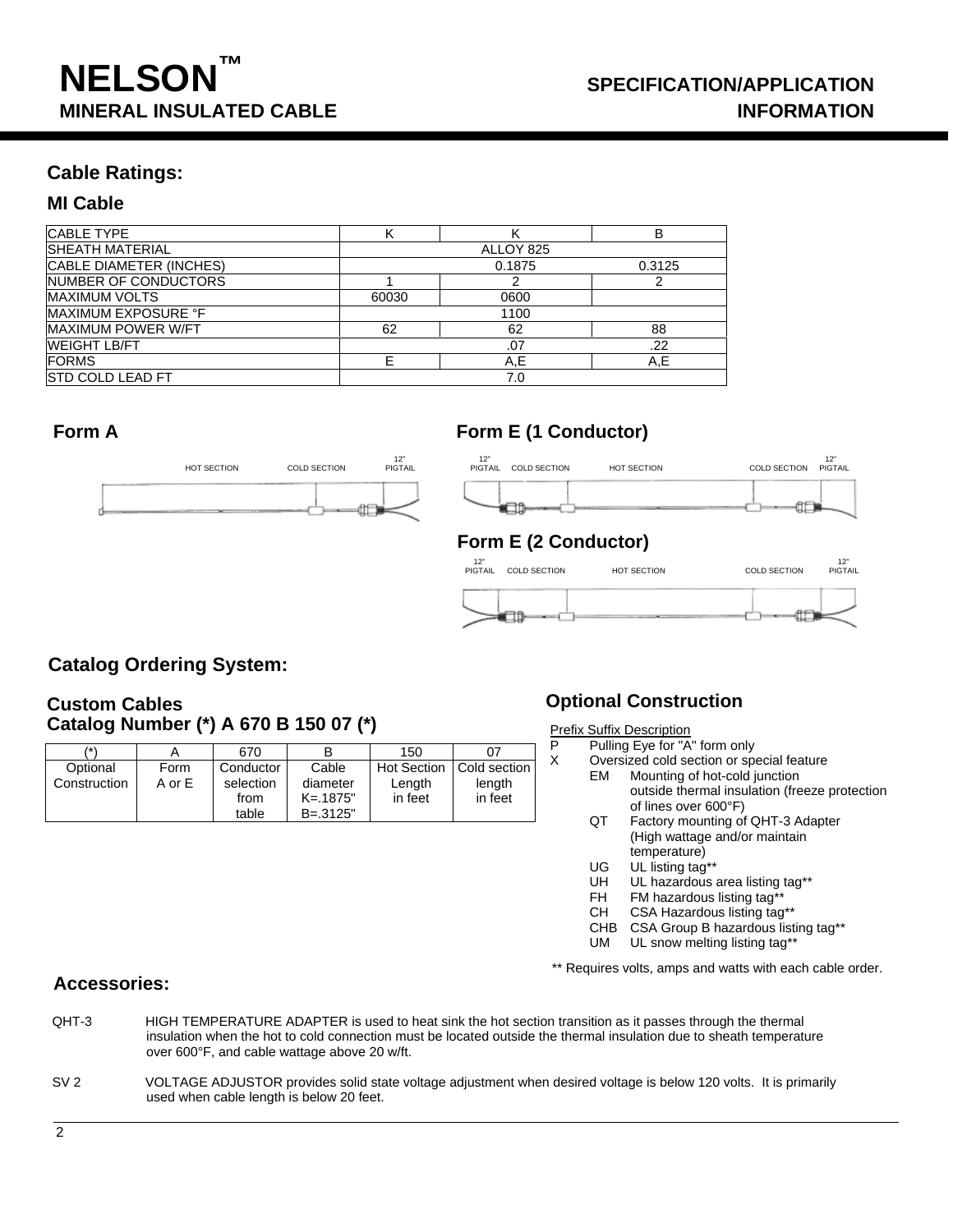### **Custom Cable Resistance Characteristics:**

| 2-CONDUCTOR CABLE, 0.1875" DIAMETER ALLOY 825, 300 VOLTS |           |                         |                         |  |
|----------------------------------------------------------|-----------|-------------------------|-------------------------|--|
| Cable                                                    | Cable Res | Maximum Exposure        | <b>Resistance Curve</b> |  |
| Number                                                   | Ohms/Ft   | Temperature Rating (F°) |                         |  |
| 556K                                                     | .043      | 600                     | 1                       |  |
| 658K                                                     | .0581     |                         |                         |  |
| 674K                                                     | .0742     |                         |                         |  |
| 693K                                                     | .0926     |                         |                         |  |
| 712K                                                     | .1170     |                         |                         |  |
| 715K                                                     | .1470     |                         |                         |  |
| 721K                                                     | .213      |                         | 3                       |  |
| 732K                                                     | .319      |                         |                         |  |
| 742K                                                     | .416      |                         |                         |  |
| 752K                                                     | .520      |                         |                         |  |
| 766K                                                     | .660      |                         |                         |  |
| 774K                                                     | .740      |                         |                         |  |
| 810K                                                     | 1.00      |                         |                         |  |
| 813K                                                     | 1.30      |                         |                         |  |
| 818K                                                     | 1.80      | 1100                    | N/A                     |  |
| 824K                                                     | 2.34      |                         |                         |  |
| 830K                                                     | 296       |                         |                         |  |
| 838K                                                     | 3,70      |                         |                         |  |
| 846K                                                     | 4.72      |                         |                         |  |
| 860K                                                     | 5.60      |                         |                         |  |
| 866K                                                     | 6,60      |                         |                         |  |
| 894K                                                     | 9.00      |                         |                         |  |
| 919K                                                     | 18.00     |                         |                         |  |

| 2-CONDUCTOR CABLE, 0.325" DIAMETER ALLOY 825, 600 VOLTS |           |                         |                         |  |
|---------------------------------------------------------|-----------|-------------------------|-------------------------|--|
| Cable                                                   | Cable Res | Maximum Exposure        | <b>Resistance Curve</b> |  |
| Number                                                  | Ohms/Ft   | Temperature Rating (F°) |                         |  |
| 588B                                                    | .0071     |                         |                         |  |
| 614B                                                    | .0149     |                         |                         |  |
| 627B                                                    | .027      | 600                     |                         |  |
| 640B                                                    | .040      |                         | 3                       |  |
| 670B                                                    | .065      |                         |                         |  |
| 710B                                                    | .104      |                         |                         |  |
| 715B                                                    | .162      |                         |                         |  |
| 720B                                                    | .205      |                         |                         |  |
| 732B                                                    | .325      |                         |                         |  |
| 750B                                                    | .500      |                         |                         |  |
| 774B                                                    | .735      | 1100                    | N/A                     |  |
| 810B                                                    | 1.162     |                         |                         |  |
| 819B                                                    | 1.87      |                         |                         |  |
| 830B                                                    | 2.97      |                         |                         |  |
| 840B                                                    | 4.30      |                         |                         |  |
| 859B                                                    | 5.98      |                         |                         |  |
|                                                         |           |                         |                         |  |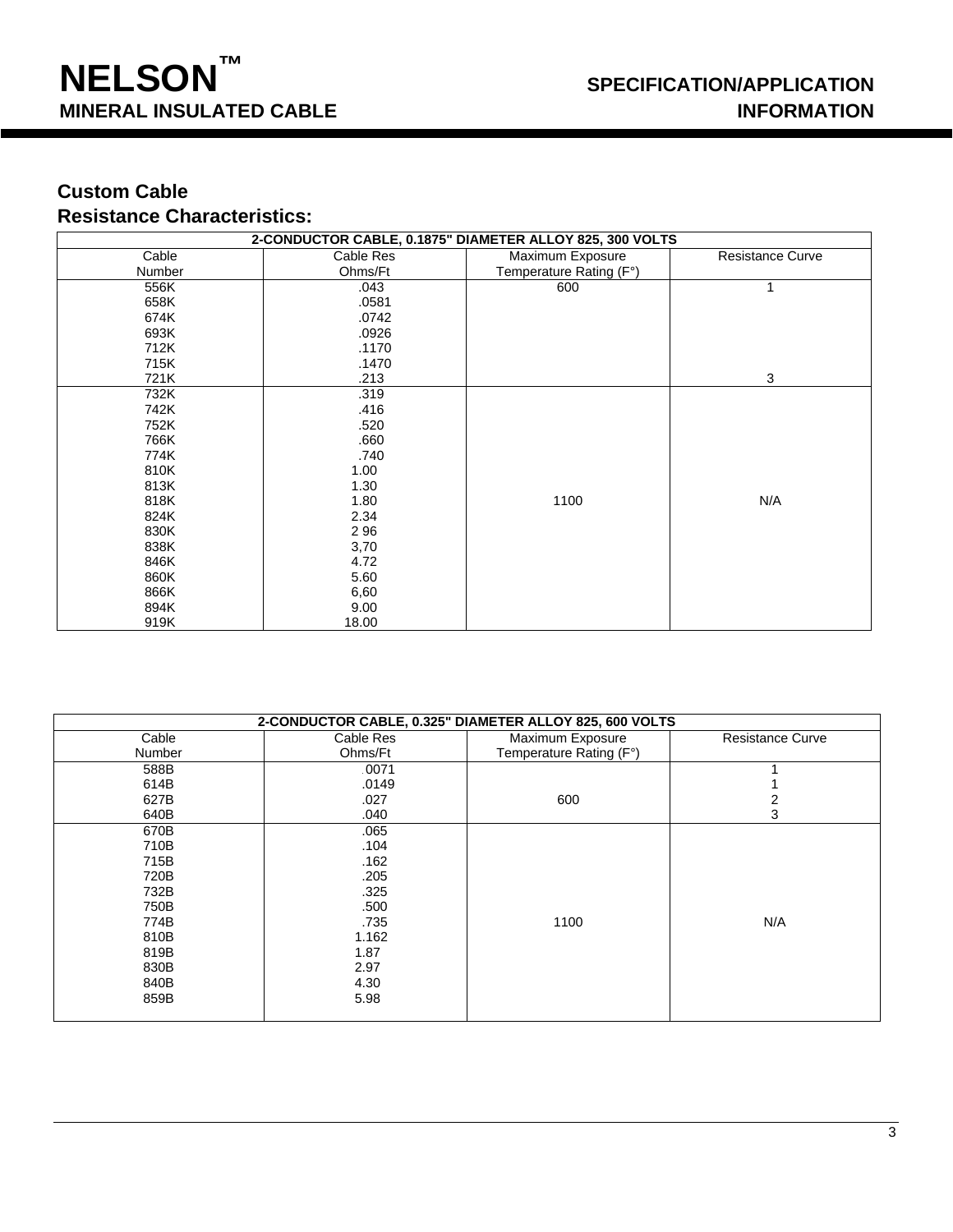## **Custom Cable Resistance Characteristics:**

| 1-CONDUCTOR CABLE, 0.1875" DIAMETER ALLOY 825, 600 VOLTS |           |                         |                         |  |
|----------------------------------------------------------|-----------|-------------------------|-------------------------|--|
| Cable                                                    | Cable Res | Maximum Exposure        | <b>Resistance Curve</b> |  |
| <b>Number</b>                                            | Ohms/Ft   | Temperature Rating (F°) |                         |  |
| 145K                                                     | .0046     | 600                     |                         |  |
| 189K                                                     | .0090     |                         |                         |  |
| 216K                                                     | .0165     |                         | 2                       |  |
| 239K                                                     | .039      |                         |                         |  |
| 250K                                                     | .050      |                         |                         |  |
| 279K                                                     | .079      |                         |                         |  |
| 310K                                                     | .095      |                         |                         |  |
| 316K                                                     | .157      |                         |                         |  |
| 326K                                                     | .260      |                         |                         |  |
| 333K                                                     | .330      | 1100                    | N/A                     |  |
| 346K                                                     | .457      |                         |                         |  |
| 372K                                                     | .730      |                         |                         |  |
| 412K                                                     | 1.17      |                         |                         |  |
| 415K                                                     | 1.48      |                         |                         |  |
| 423K                                                     | 2.36      |                         |                         |  |
| 430K                                                     | 2.80      |                         |                         |  |
| 447K                                                     | 4.50      |                         |                         |  |
|                                                          |           |                         |                         |  |

**Note:** Factory design required for the following applications:

1. Exposure temperature greater than 1100°F.

2. Maintain temperature greater than 400°F.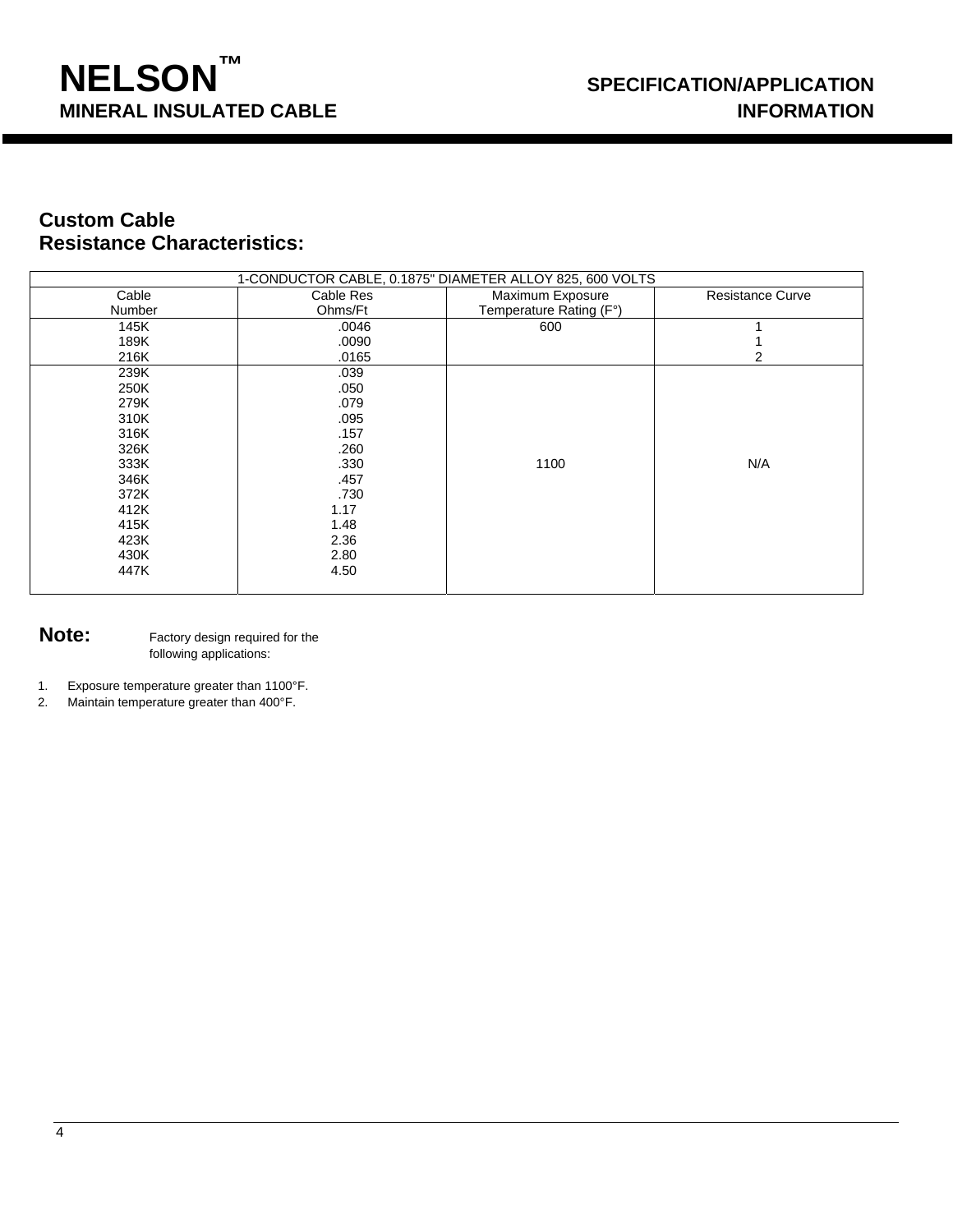# **NELSON™**

## **SPECIFICATION/APPLICATION MINERAL INSULATED CABLE INFORMATION**



GRAPH-3<br>MAXIMUM WATTAGES - ALL CABLES<br>WITH HOT/COLD JUNCTION UNDER INSULATION Maximum Watts/Foot







**GRAPH-4**<br>MAXIMUM WATTAGES - ALL 1100° F MAXIMUM TEMPERATURE<br>CABLES WITH HOT/COLD JUNCTION OUTSIDE INSULATION Maximum Watts/Foot

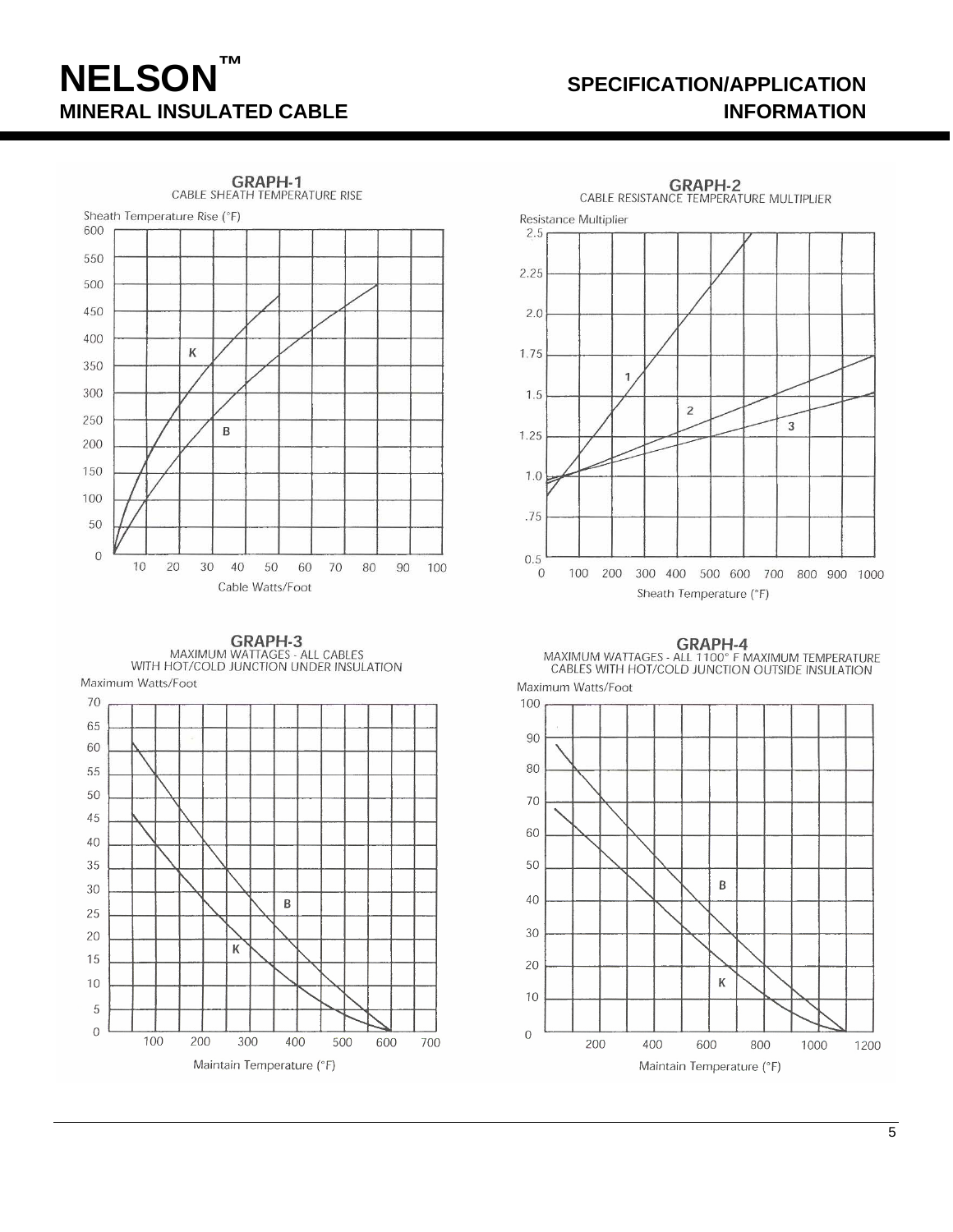### **Heater Design:**

#### **Nelson Mineral Insulated Cables**

- **Step 1:** Determine the pipe heat loss at minimum ambient temperature. This represents the minimum heater power output you require.
- **Step 2:** Determine the heater length in feet by adding the required heater footage for heat sinks to the pipe length.
- **Step 3:** Determine system voltage. Nelson cables are rated for either 300 or 600 volts maximum.
- **Step 4:** Select the heater cable construction based on system requirements.

Cable size (.1875" or .312" diameter) Maximum watts/foot required Maximum exposure temperature

Voltage (below 300 volts or above) Number of conductors desired (one or two)

Generally, you will want to use the smallest diameter, two conductor "A" form cable that meets your requirements. Two conductor cable provides an out-and-back circuit that simplifies electrical wiring. Smaller diameter cables are easier to install. As maintain temperatures, watt requirements, voltage, and heater length increase, you may require the larger diameter cable.

**Step 5:** Select the correct heater cable. This is done by calculating the optimum resistance needed and then selecting the closest actual resistance available from one of the resistance tables. The optimum resistance is calculated as follows:

#### $R = V^2/(W \times L^2)$

Where  $R = \text{Required}$  Cable resistance (ohms/foot)

- V = Voltage
	- W = Desired cable power output (watts/foot)
	- $L =$  Required heater cable length (feet)

Note: Cable resistance (R) from the equation is based on the operating temperature. Low resistance conductors have a significant increase in resistance as operating temperature increases. The cable resistance given in the resistance tables must be modified for these cables by the following procedure.

- a. Based on the desired power output (W) in watts/foot, use the GRAPH-1 to determine the SHEATH TEMPERATURE RISE for the particular cable diameter you select.
- b. Add the sheath temperature rise to the desired maintain temperature to determine the SHEATH TEMPERATURE.
- c. From GRAPH-2, determine the cable resistance multiplier for your application. Multiply the resistance value given in the resistance tables by this multiplier to determine the cable resistance at operating conditions.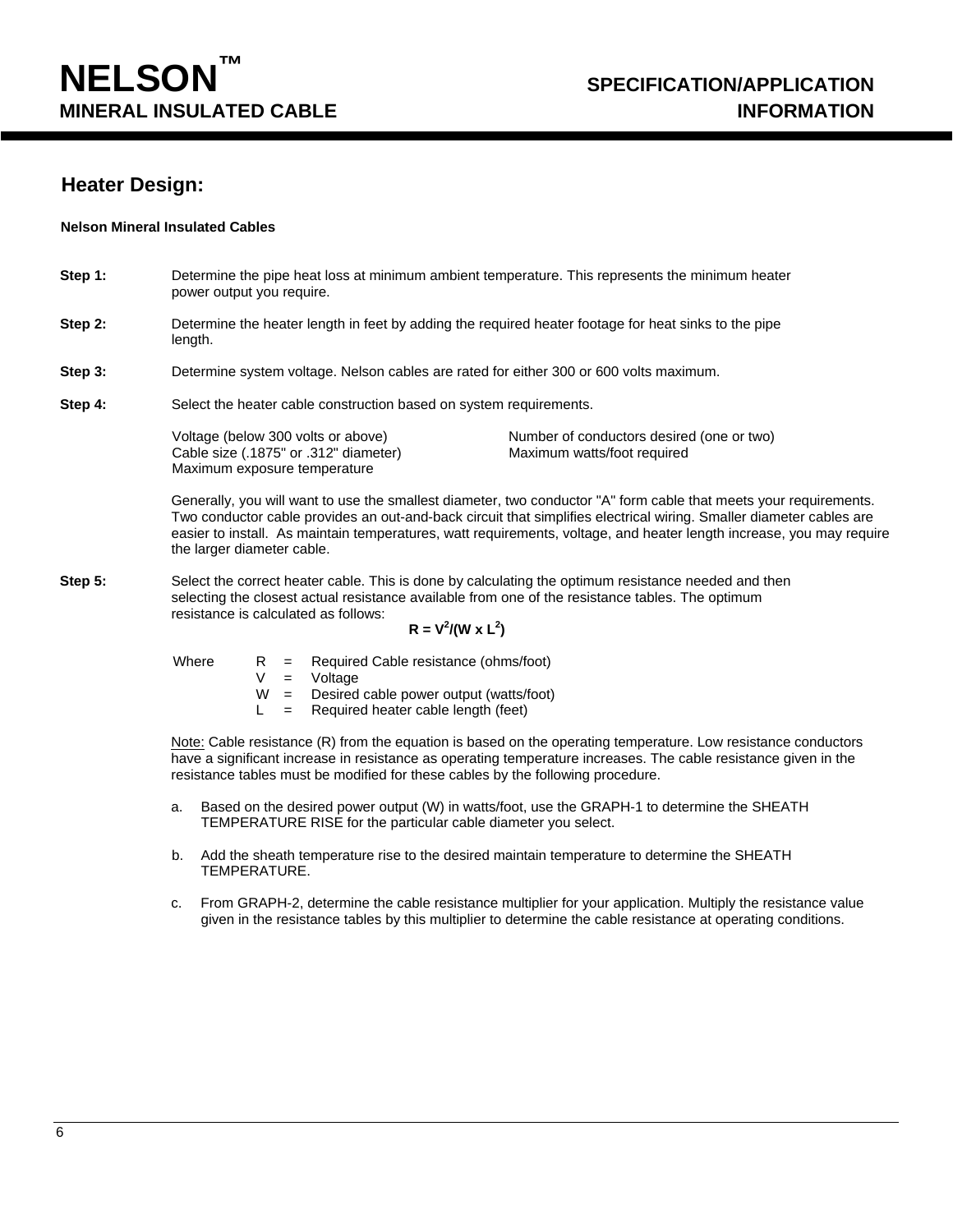### **Heater Design:**

Step 6: Determine electrical and thermal conditions. Once the cable resistance has been selected, you will want to verify performance of the cable you have selected from GRAPHS 3 and 4.

Actual Power Output:  $W = V^2/(R \times L^2)$ 

Current draw in amps: **I = V/(R x L)**

Note: To comply with Canadian and National Electrical Codes, the circuit breaker must be oversized by a minimum of 125% of heater amperage.

| <b>Approvals:</b><br>Note: Cable voltage,<br>amps and watts<br>must be provided<br>for approval tags. | FM (FH Suffix)<br><b>Ordinary Locations</b><br><b>Hazardous (Classified)</b><br>Locations<br>Class I: Divisions 1 & 2:<br>Groups B, C, D<br>Class I: Zone 1 & 2:<br>Group IIC<br>Class II; Divisions 1 & 2,<br>Groups E, F, G | <b>CSA (CH Suffix)</b><br><b>Ordinary Locations</b><br><b>Hazardous (Classified)</b><br>Locations<br>Class I; Division 2;<br>Groups B, C, D<br>Class II; Division 2;<br>Groups E, F, G<br>(CHB Suffix) Hazardous<br>(Classified) Locations<br>Class I; Division 1;<br>Group B<br>(Consult Factory) | UL<br><b>Ordinary Locations (UG</b><br>Suffix)<br><b>Hazardous (Classified)</b><br><b>Locations (UH Suffix)</b><br>Class I; Division 2;<br>Group D<br>Snow Melting (UM<br>Suffix)<br><b>VL Jus</b> |  |
|-------------------------------------------------------------------------------------------------------|-------------------------------------------------------------------------------------------------------------------------------------------------------------------------------------------------------------------------------|----------------------------------------------------------------------------------------------------------------------------------------------------------------------------------------------------------------------------------------------------------------------------------------------------|----------------------------------------------------------------------------------------------------------------------------------------------------------------------------------------------------|--|
|                                                                                                       |                                                                                                                                                                                                                               |                                                                                                                                                                                                                                                                                                    | <b>LISTED</b>                                                                                                                                                                                      |  |

Nelson Heat Tracing Systems products are supplied with a limited warranty. Complete Terms and Conditions may be found on Nelson's website at www.nelsonheaters.com.